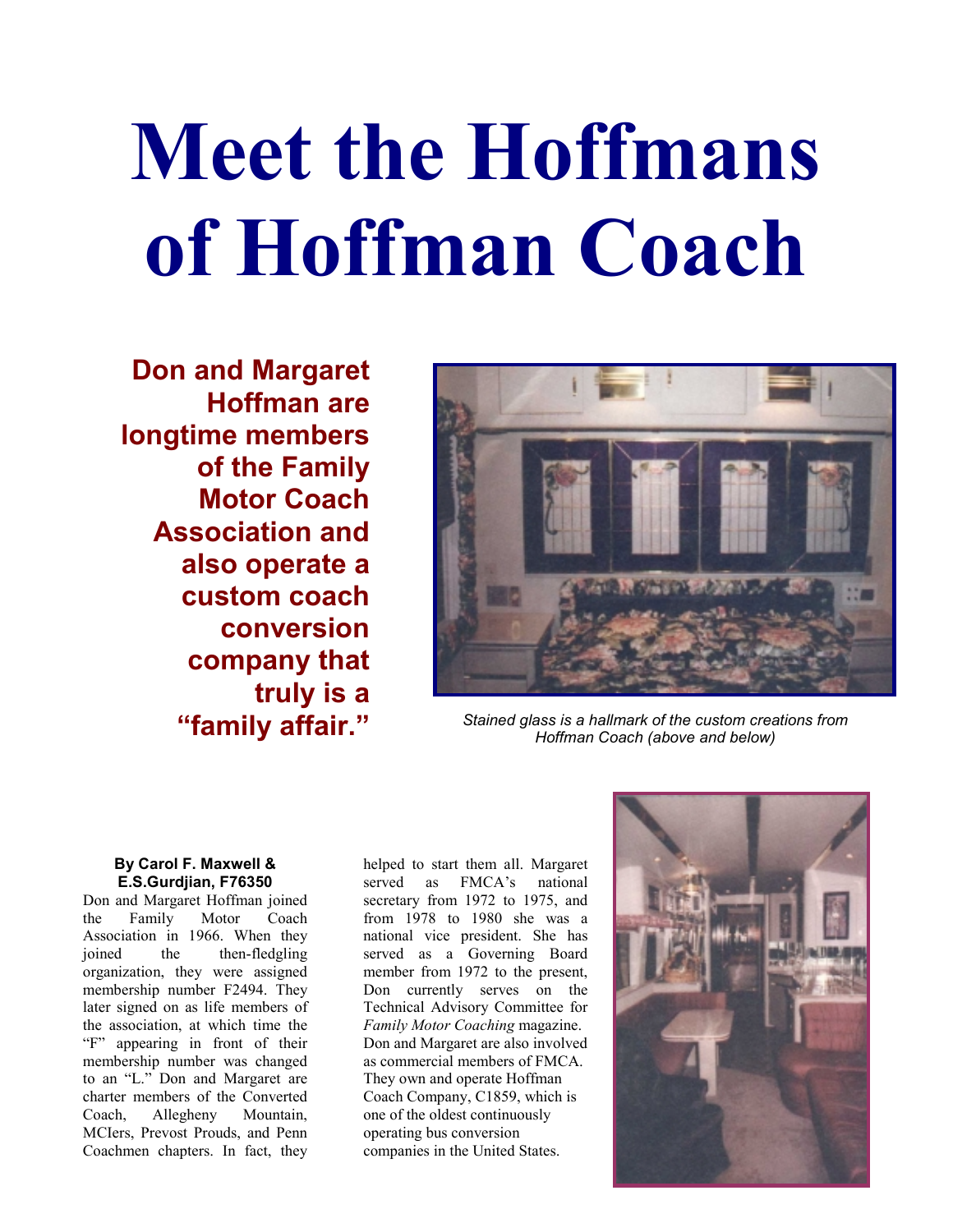

Meet the Hoffman crew, from left: son, Jeff, son-in-law Doug, daughter Debbie, Margaret, Don, and son Tim

Don and Margaret are also involved as commercial members of FMCA. They own and operate Hoffman Coach Company, C1859, which is one of the oldest continuously operating bus conversion companies in the United States.

Don's first bus purchase came in 1964. At that time he owned and operated an automatic transmission business, and also sold used cars. He bought a used rear-engine Superior school bus with plans to turn it into a workshop. Margaret, however, decided that they should use the bus to create a "house car." At that time they had never actually seen a bus that had been converted into a motorhome. Don did, however, have a friend who worked at Bolles-Aero Travel Trailers in nearby Warren, Pennsylvania. A visit to that trailer manufacturing plant gave Don and Margaret a number of ideas, and they were on their way to building a motorhome. After the coach was completed, they used it for a year to travel throughout the United States with their children.

A better bus came along in 1965, a rear-engine Oneida. It was powered by a Pontiac engine,

which Don replaced six times during their ownership of the coach. The last time was in Cabazon, California, where the temperature was 120 degrees Fahrenheit. With help from a local garage proprietor, they found a replacement engine in a junkyard. This same gentleman also gave them the use of his garage and equipment and told them just to lock the door when they were finished. After returning home from this episode, Don replaced the

Pontiac engine with a 336-cid GMC V-8, mated to an Allison sixspeed transmission. This solved the engine problems created by the underpowered Pontiac power plants.

In 1969 Don purchased a GM 4104 from Hausman Bus in Chicago, Illinois. Don worked on this conversion in the driveway at his home. The coach was equipped with a split air system, a quiet generator, and a Formica interior. One day a fellow stopped by and wanted to buy the coach. Don told him it wasn't for sale but that he would build another one for him. This was the beginning of the yet unnamed "Hoffman Coach Company." That first 4104 cost \$30,000 for the completed conversion, a price that included the cost of the bus. Later that year, Don converted a Marmon Herrington. The Hoffmans paid \$13,000 for the bus, and the conversion added \$41,000, for a completed cost of \$54,000. In 1970 Don added on to his garage so he could put buses inside. Up to this time, the buses had to be kept outdoors, and Don used a plastic tarp to connect the garage door to the bus, thereby heating the bus interior. The exterior work could be done only when weather permitted The Hoffmans created a conversion using their first new



*Possibilities for interior floor plans and décor are endless*